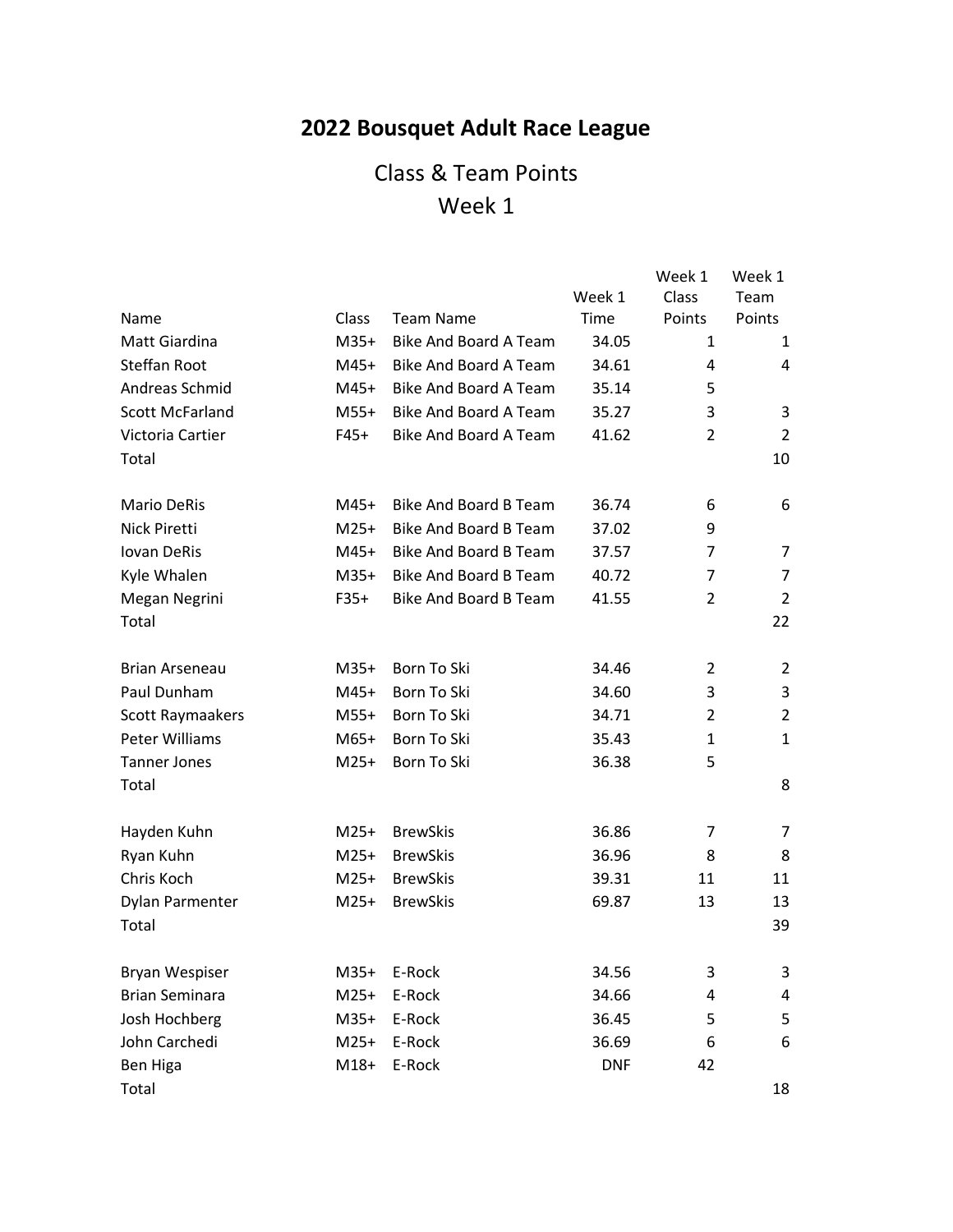| Devin Deverry               | $M18+$ | Funskibeer        | 31.40      | $\mathbf{1}$   | $\mathbf{1}$   |
|-----------------------------|--------|-------------------|------------|----------------|----------------|
| Ray Deverry                 | $M55+$ | Funskibeer        | 33.59      | $\mathbf{1}$   | 1              |
| Les Rozak                   | $M45+$ | Funskibeer        | 33.64      | $\mathbf{1}$   | $\mathbf{1}$   |
| Frank Krol                  | M45+   | Funskibeer        | 34.26      | $\overline{2}$ | $\overline{2}$ |
| Glenn Walter                | $M55+$ | Funskibeer        | 35.97      | 4              |                |
| Total                       |        |                   |            |                | 5              |
| Jay Robbins                 | $M35+$ | Individual        | 34.91      | 4              |                |
| Erica Robbins               | $F35+$ | Individual        | 36.28      | $\mathbf{1}$   |                |
| Louise Brogan               | $F45+$ | Individual        | 40.82      | $\mathbf{1}$   |                |
| <b>Chris Holmes</b>         | $M65+$ | Individual        | 41.96      | $\overline{2}$ |                |
| Evan Platt                  | $M25+$ | Individual        | 53.22      | 12             |                |
| <b>Fred Bailey</b>          | $M65+$ | <b>Mixed Nuts</b> | 48.95      | 3              | 3              |
| <b>Charles Magnesio</b>     | $M65+$ | <b>Mixed Nuts</b> | 67.63      | 4              | 4              |
| Cindy Campoli               | $F55+$ | <b>Mixed Nuts</b> | <b>DNS</b> | 42             | 42             |
| Kolleen Schmitt             | $F55+$ | <b>Mixed Nuts</b> | <b>DNS</b> | 42             |                |
| Carl Schmitt                | $M55+$ | <b>Mixed Nuts</b> | <b>DNS</b> | 42             |                |
| Emily Barclay (Sub - Week1) | $F25+$ | <b>Mixed Nuts</b> | 37.70      | $\mathbf{1}$   | $\mathbf{1}$   |
| Fred Dery (Sub - Week1)     | $M55+$ | <b>Mixed Nuts</b> | <b>DNF</b> | 42             |                |
| Total                       |        |                   |            |                | 50             |
| Stefan Ogle                 | $M25+$ | Wonky Bros Inc.   | 32.94      | $\mathbf{1}$   | 1              |
| Eamon Connor                | $M25+$ | Wonky Bros Inc.   | 33.80      | 2              | $\overline{2}$ |
| Dave Bowler                 | $M25+$ | Wonky Bros Inc.   | 34.23      | 3              | 3              |
| <b>Brian Eseppi</b>         | $M35+$ | Wonky Bros Inc.   | 37.17      | 6              | 6              |
| <b>Tony Polson</b>          | $M25+$ | Wonky Bros Inc.   | 38.86      | 10             |                |
| Total                       |        |                   |            |                | 12             |

|                        |              |                       |            | Week2  | Week <sub>2</sub> |
|------------------------|--------------|-----------------------|------------|--------|-------------------|
|                        |              |                       | Week 2     | Class  | Team              |
| Name                   | <b>Class</b> | Team Name             | Time       | Points | Points            |
|                        |              |                       |            |        |                   |
| Matt Giardina          | M35+         | Bike And Board A Team | 44.56      | 1      | 1                 |
| Steffan Root           | M45+         | Bike And Board A Team | 52.10      | 6      | 6                 |
| Andreas Schmid         | M45+         | Bike And Board A Team | 46.71      | 2      | 2                 |
| <b>Scott McFarland</b> | M55+         | Bike And Board A Team | 44.82      | 1      | 1                 |
| Victoria Cartier       | F45+         | Bike And Board A Team | <b>DNS</b> | 45     |                   |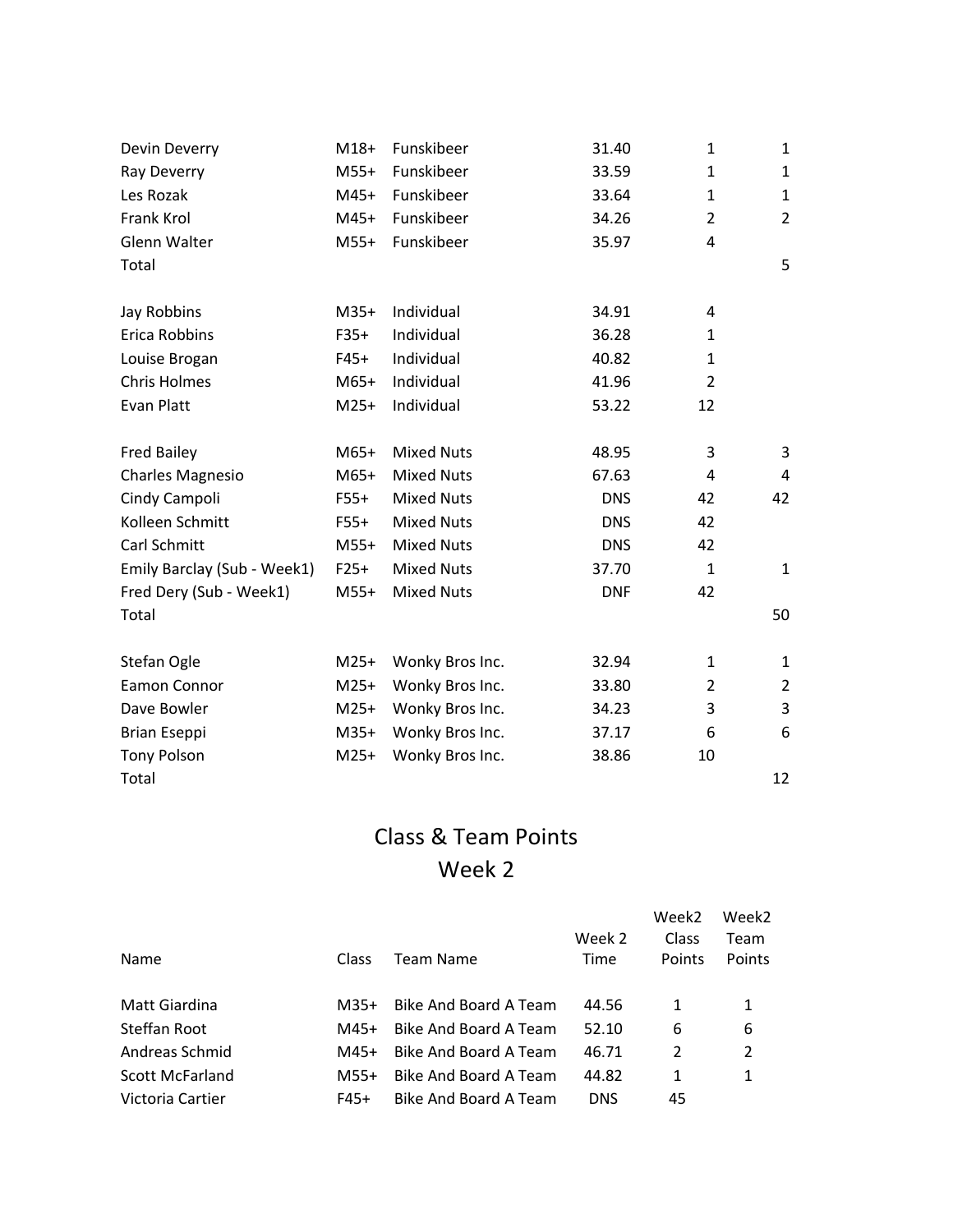| Chris Hoover (Sub - Week2) | $M35+$ | Bike And Board A Team        | 56.78      | 8              |                |
|----------------------------|--------|------------------------------|------------|----------------|----------------|
| Total (Week 2)             |        |                              |            |                | 10             |
| <b>Overall Total</b>       |        |                              |            |                | 20             |
|                            |        |                              |            |                |                |
| <b>Mario DeRis</b>         | M45+   | <b>Bike And Board B Team</b> | 48.91      | 5              | 5              |
| Nick Piretti               | $M25+$ | Bike And Board B Team        | 50.39      | 9              |                |
| <b>Iovan DeRis</b>         | M45+   | Bike And Board B Team        | 47.94      | 4              | 4              |
| Kyle Whalen                | $M35+$ | <b>Bike And Board B Team</b> | 56.07      | 7              | 7              |
| Megan Negrini              | F35+   | Bike And Board B Team        | 54.65      | 2              | 2              |
| Total (Week 2)             |        |                              |            |                | 18             |
| <b>Overall Total</b>       |        |                              |            |                | 40             |
| <b>Brian Arseneau</b>      | $M35+$ | Born To Ski                  | 46.97      | 5              | 5              |
| Paul Dunham                | M45+   | Born To Ski                  | 45.76      | 1              | $\mathbf{1}$   |
| Scott Raymaakers           | M55+   | Born To Ski                  | <b>DNS</b> | 45             |                |
| Peter Williams             | M65+   | Born To Ski                  | 48.91      | $\mathbf{1}$   | 1              |
| <b>Tanner Jones</b>        | $M25+$ | Born To Ski                  | 48.33      | 6              |                |
| Drew Dunham (Sub-Week 2)   | $M18+$ | Born to Ski                  | 46.31      | $\overline{2}$ | $\overline{2}$ |
| Total (Week 2)             |        |                              |            |                | 9              |
| <b>Overall Total</b>       |        |                              |            |                | 17             |
|                            |        |                              |            |                |                |
| Hayden Kuhn                | $M25+$ | <b>BrewSkis</b>              | 49.17      | 8              | 8              |
| Ryan Kuhn                  | $M25+$ | <b>BrewSkis</b>              | 48.39      | $\overline{7}$ | $\overline{7}$ |
| Chris Koch                 | $M25+$ | <b>BrewSkis</b>              | 51.17      | 10             | 10             |
| Dylan Parmenter            | $M25+$ | <b>BrewSkis</b>              | 97.92      | 13             | 13             |
| Total (Week 2)             |        |                              |            |                | 38             |
| <b>Overall Total</b>       |        |                              |            |                | 77             |
| Bryan Wespiser             | $M35+$ | E-Rock                       | 45.72      | 2              | 2              |
| <b>Brian Seminara</b>      | $M25+$ | E-Rock                       | 46.57      | 4              | 4              |
| Josh Hochberg              | $M35+$ | E-Rock                       | <b>DNS</b> | 45             |                |
| John Carchedi              | $M25+$ | E-Rock                       | 47.50      | 5              |                |
| Ben Higa                   | $M18+$ | E-Rock                       | 50.19      | 3              | 3              |
| Ryan Lamont (Sub - Week2)  | $M35+$ | E-Rock                       | 45.97      | 3              | 3              |
| Total (Week 2)             |        |                              |            |                | 12             |
| <b>Overall Total</b>       |        |                              |            |                | 30             |
| Devin Deverry              | $M18+$ | Funskibeer                   | 41.87      | 1              | 1              |
| Ray Deverry                | $M55+$ | Funskibeer                   | 46.08      | 2              | $\overline{2}$ |
| Les Rozak                  | M45+   | Funskibeer                   | <b>DNF</b> | 45             |                |
| Frank Krol                 | M45+   | Funskibeer                   | 47.28      | 3              | 3              |
| Glenn Walter               | $M55+$ | Funskibeer                   | 48.96      | 3              | 3              |
| Total (Week 2)             |        |                              |            |                | 9              |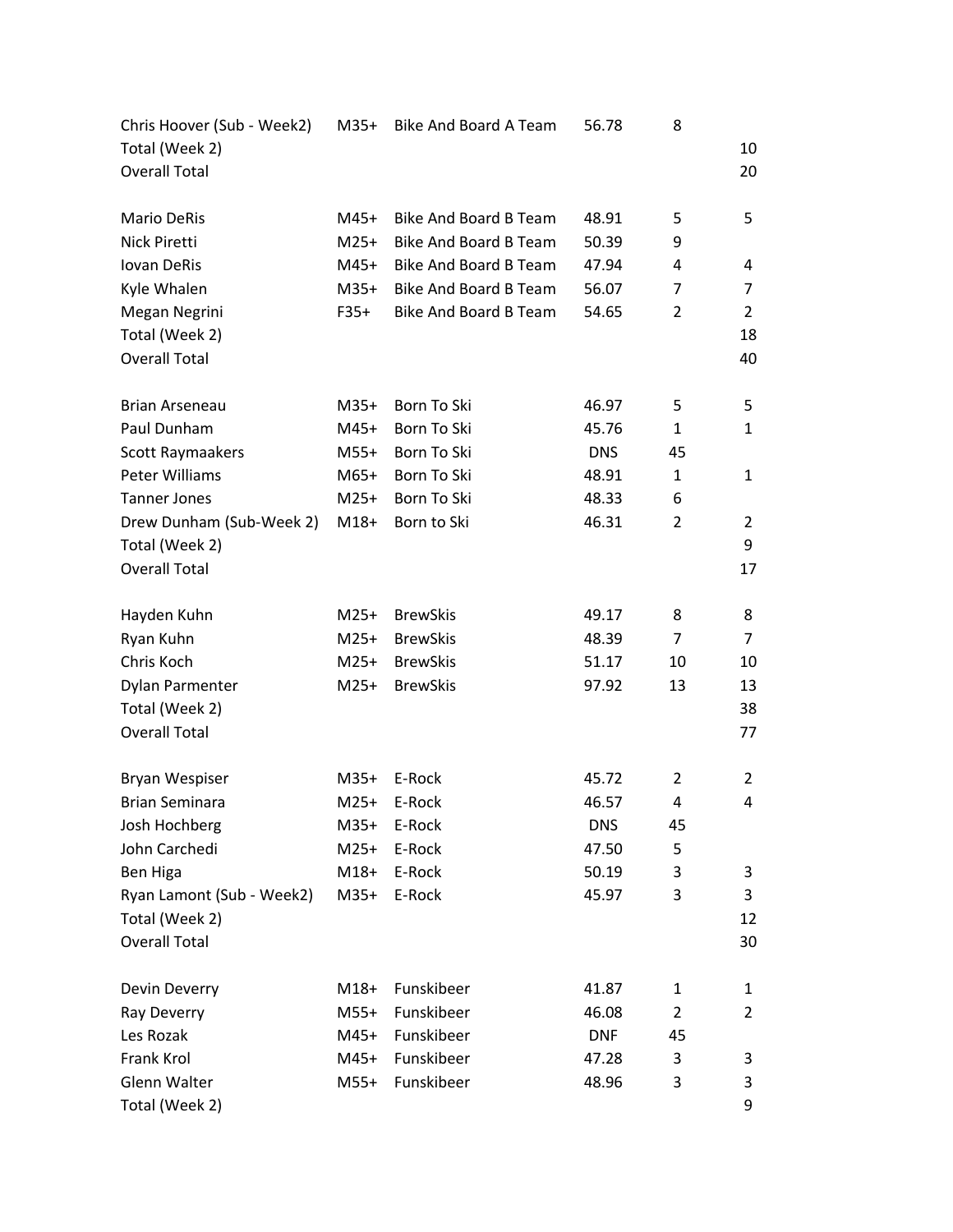#### Overall Total 14

| Jay Robbins                 | $M35+$ | Individual        | 46.08      | 4              |                |
|-----------------------------|--------|-------------------|------------|----------------|----------------|
| Erica Robbins               | $F35+$ | Individual        | 50.32      | $\mathbf{1}$   |                |
| Louise Brogan               | $F45+$ | Individual        | 55.71      | $\mathbf{1}$   |                |
| <b>Chris Holmes</b>         | $M65+$ | Individual        | 61.45      | 2              |                |
| Evan Platt                  | $M25+$ | Individual        | 66.94      | 12             |                |
| Nick Meyer                  | $M35+$ | Individual        | 68.83      | 9              |                |
| <b>Fred Bailey</b>          | $M65+$ | <b>Mixed Nuts</b> | 67.60      | 4              | 4              |
| <b>Charles Magnesio</b>     | $M65+$ | <b>Mixed Nuts</b> | 65.69      | 3              | 3              |
| Cindy Campoli               | $F55+$ | <b>Mixed Nuts</b> | <b>DNS</b> | 45             |                |
| Kolleen Schmitt             | F55+   | <b>Mixed Nuts</b> | 80.67      | $\mathbf{1}$   | $\mathbf{1}$   |
| Carl Schmitt                | $M55+$ | <b>Mixed Nuts</b> | 69.64      | 4              | 4              |
| Ben Schmidt (Sub - Week2)   | $M18+$ | <b>Mixed Nuts</b> | 52.45      | 4              |                |
| Total (Week 2)              |        |                   |            |                | 12             |
| <b>Overall Total</b>        |        |                   |            |                | 62             |
| Stefan Ogle                 | $M25+$ | Wonky Bros Inc.   | 43.23      | 1              | $\mathbf{1}$   |
| Eamon Connor                | $M25+$ | Wonky Bros Inc.   | 45.06      | $\overline{2}$ | $\overline{2}$ |
| Dave Bowler                 | $M25+$ | Wonky Bros Inc.   | 59.82      | 11             |                |
| Brian Eseppi                | $M35+$ | Wonky Bros Inc.   | 48.58      | 6              | 6              |
| <b>Tony Polson</b>          | $M25+$ | Wonky Bros Inc.   | <b>DNS</b> | 45             |                |
| Elliot Dellio (Sub - Week2) | $M25+$ | Wonky Bros Inc.   | 45.12      | 3              | 3              |
| Total (Week 2)              |        |                   |            |                | 12             |
| <b>Overall Total</b>        |        |                   |            |                | 24             |

|                               |        |                       | Week 3     | Week 3<br>Class | Week 3<br>Team |
|-------------------------------|--------|-----------------------|------------|-----------------|----------------|
| Name                          | Class  | Team Name             | Time       | Points          | Points         |
| Matt Giardina                 | $M35+$ | Bike And Board A Team | 45.74      | 1               | 1              |
| Steffan Root                  | M45+   | Bike And Board A Team | <b>DNS</b> | 45              |                |
| Andreas Schmid                | M45+   | Bike And Board A Team | 47.57      | 2               | 2              |
| <b>Scott McFarland</b>        | $M55+$ | Bike And Board A Team | 46.35      | 1               | 1              |
| Victoria Cartier              | F45+   | Bike And Board A Team | <b>DNS</b> | 45              |                |
| Chris Hoover (Sub - Week3)    | $M35+$ | Bike And Board A Team | 56.93      | 8               |                |
| David Grazianni (Sub - Week3) | $M25+$ | Bike And Board A Team | 46.68      | 4               | 4              |
| Total (Week 3)                |        |                       |            |                 | 8              |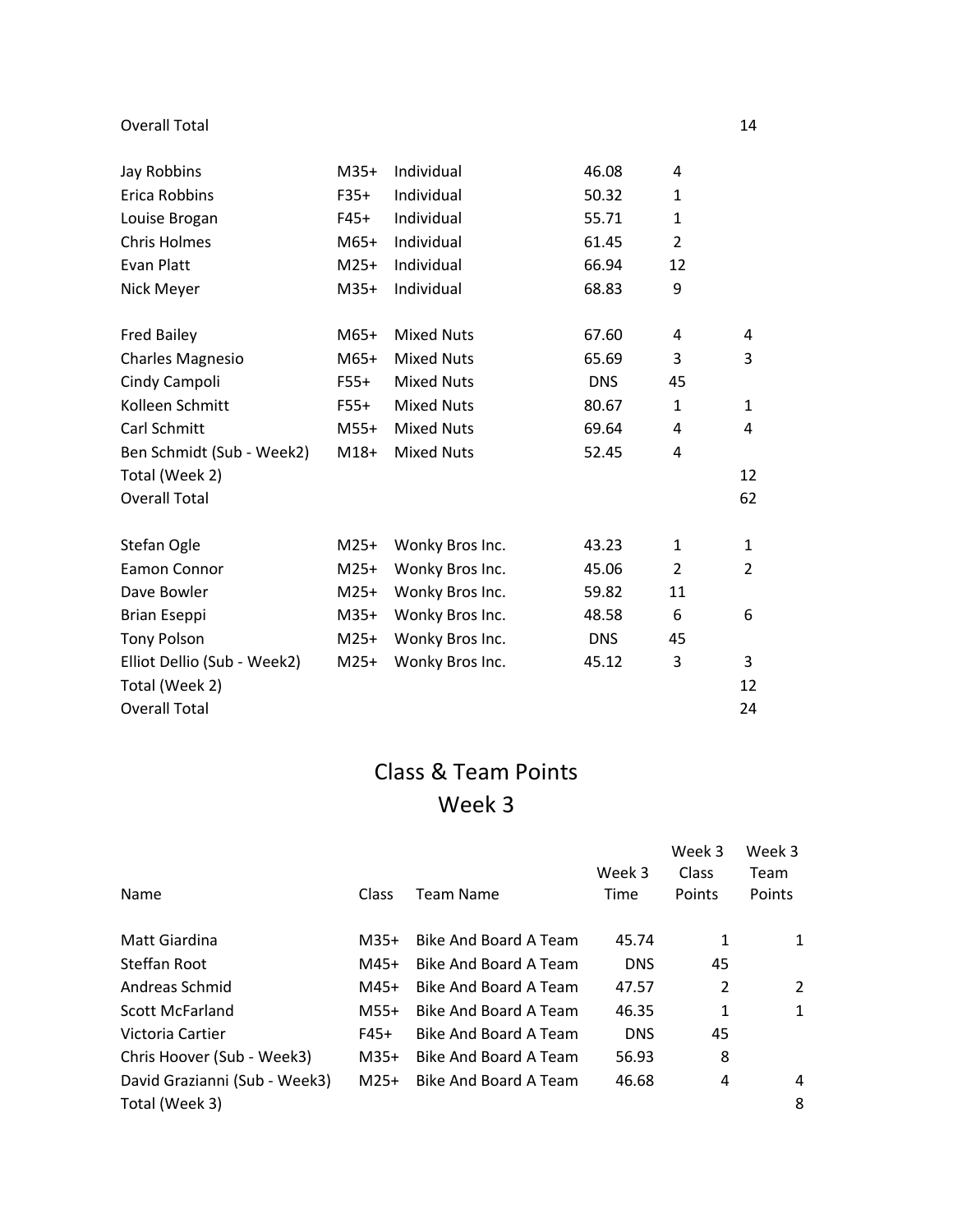#### Overall Total 28

| <b>Mario DeRis</b>          | M45+   | <b>Bike And Board B Team</b> | 48.60      | 4              | 4              |
|-----------------------------|--------|------------------------------|------------|----------------|----------------|
| Nick Piretti                | $M25+$ | <b>Bike And Board B Team</b> | 50.64      | 6              | 6              |
| Iovan DeRis                 | M45+   | <b>Bike And Board B Team</b> | 48.40      | 3              | 3              |
| Kyle Whalen                 | $M35+$ | Bike And Board B Team        | 54.46      | $\overline{7}$ |                |
| Megan Negrini               | $F35+$ | <b>Bike And Board B Team</b> | 55.97      | $\overline{2}$ | 2              |
| Total (Week 3)              |        |                              |            |                | 15             |
| <b>Overall Total</b>        |        |                              |            |                | 55             |
| <b>Brian Arseneau</b>       | $M35+$ | Born To Ski                  | 47.97      | 4              |                |
| Paul Dunham                 | M45+   | Born To Ski                  | <b>DNS</b> | 45             |                |
| Scott Raymaakers            | $M55+$ | Born To Ski                  | 47.00      | 3              | 3              |
| Peter Williams              | $M65+$ | Born To Ski                  | 50.73      | $\mathbf{1}$   | $\mathbf{1}$   |
| <b>Tanner Jones</b>         | $M25+$ | Born To Ski                  | <b>DNS</b> | 45             |                |
| Drew Dunham (Sub - Week3)   | $M18+$ | Born to Ski                  | 47.58      | $\overline{2}$ | $\overline{2}$ |
| Elliot Dellio (Sub - Week3) | $M25+$ | Born to Ski                  | 45.12      | 2              | $\overline{2}$ |
| Total (Week 3)              |        |                              |            |                | 8              |
| <b>Overall Total</b>        |        |                              |            |                | 25             |
| Hayden Kuhn                 | $M25+$ | <b>BrewSkis</b>              | <b>DNS</b> | 45             |                |
| Ryan Kuhn                   | $M25+$ | <b>BrewSkis</b>              | <b>DNS</b> | 45             |                |
| Chris Koch                  | $M25+$ | <b>BrewSkis</b>              | <b>DNF</b> | 42             | 42             |
| Dylan Parmenter             | $M25+$ | <b>BrewSkis</b>              | 89.49      | 9              | 9              |
| Barry Wadsworth (Sub -      |        |                              |            |                |                |
| Week3)                      | $M55+$ | <b>BrewSkis</b>              | 65.45      | 5              | 5              |
| David Reilly (Sub - Week3)  | $M55+$ | <b>BrewSkis</b>              | 72.98      | $\overline{7}$ | 7              |
| Total (Week 3)              |        |                              |            |                | 63             |
| <b>Overall Total</b>        |        |                              |            |                | 140            |
| Bryan Wespiser              | $M35+$ | E-Rock                       | 53.55      | 6              | 6              |
| <b>Brian Seminara</b>       | $M25+$ | E-Rock                       | <b>DNF</b> | 42             |                |
| Josh Hochberg               | $M35+$ | E-Rock                       | 47.64      | 3              | 3              |
| John Carchedi               | $M25+$ | E-Rock                       | 47.95      | 5              | 5              |
| Ben Higa                    | $M18+$ | E-Rock                       | 50.67      | 3              | 3              |
| Total (Week 3)              |        |                              |            |                | 17             |
| <b>Overall Total</b>        |        |                              |            |                | 47             |
| Devin Deverry               | $M18+$ | Funskibeer                   | 42.15      | 1              | 1              |
| Ray Deverry                 | $M55+$ | Funskibeer                   | 46.91      | $\overline{2}$ | $\overline{2}$ |
| Les Rozak                   | $M45+$ | Funskibeer                   | 53.32      | 5              |                |
| Frank Krol                  | M45+   | Funskibeer                   | 47.37      | 1              | 1              |
| Glenn Walter                | $M55+$ | Funskibeer                   | 49.65      | 4              | 4              |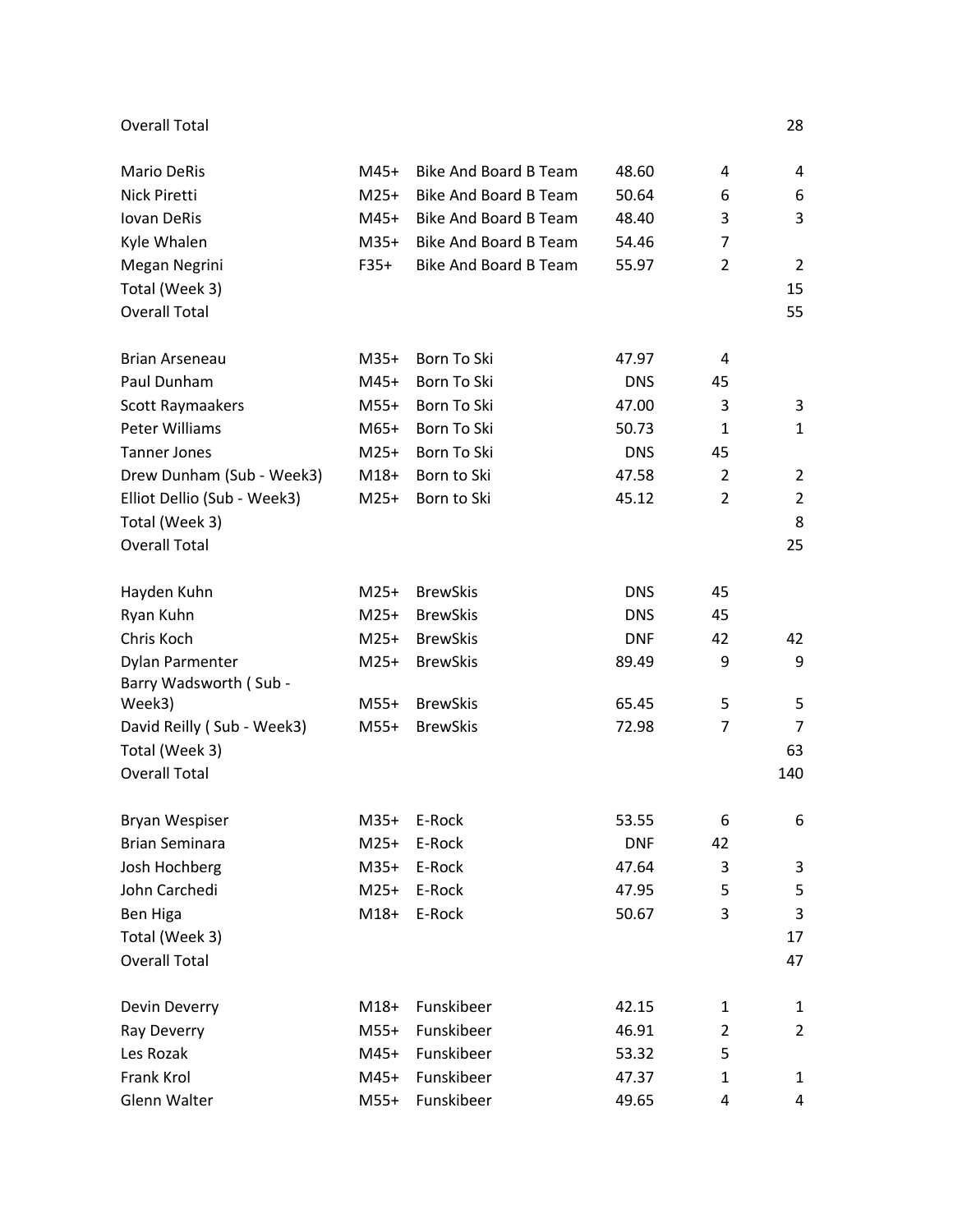#### Total (Week 3) 8 Overall Total 22

| Jay Robbins             | $M35+$ | Individual        | 46.74      | 2              |                |
|-------------------------|--------|-------------------|------------|----------------|----------------|
| Erica Robbins           | $F35+$ | Individual        | 50.61      | 1              |                |
| Louise Brogan           | $F45+$ | Individual        | 55.93      | $\mathbf{1}$   |                |
| Chris Holmes            | $M65+$ | Individual        | 59.92      | $\overline{2}$ |                |
| Evan Platt              | $M25+$ | Individual        | <b>DNS</b> | 45             |                |
| Nick Meyer              | $M35+$ | Individual        | <b>DNS</b> | 45             |                |
| Fred Bailey             | M65+   | <b>Mixed Nuts</b> | 66.92      | 4              | 4              |
| <b>Charles Magnesio</b> | $M65+$ | <b>Mixed Nuts</b> | 65.50      | 3              | 3              |
| Cindy Campoli           | $F55+$ | <b>Mixed Nuts</b> | 68.51      | $\mathbf{1}$   | 1              |
| Kolleen Schmitt         | $F55+$ | <b>Mixed Nuts</b> | 75.98      | $\overline{2}$ | $\overline{2}$ |
| Carl Schmitt            | $M55+$ | <b>Mixed Nuts</b> | 69.16      | 6              |                |
| Total (Week 3)          |        |                   |            |                | 10             |
| <b>Overall Total</b>    |        |                   |            |                | 72             |
| Stefan Ogle             | $M25+$ | Wonky Bros Inc.   | 54.77      | 8              |                |
| Eamon Connor            | $M25+$ | Wonky Bros Inc.   | 44.66      | $\mathbf{1}$   | $\mathbf{1}$   |
| Dave Bowler             | $M25+$ | Wonky Bros Inc.   | 45.76      | 3              | 3              |
| Brian Eseppi            | $M35+$ | Wonky Bros Inc.   | 50.65      | 5              | 5              |
| <b>Tony Polson</b>      | $M25+$ | Wonky Bros Inc.   | 54.26      | 7              | $\overline{7}$ |
| Total (Week 3)          |        |                   |            |                | 16             |
| <b>Overall Total</b>    |        |                   |            |                | 40             |

| Name                       | Class  | Team Name                    | Week 4<br>Time | Week 4<br>Class<br>Points | Week 4<br>Team<br>Points |
|----------------------------|--------|------------------------------|----------------|---------------------------|--------------------------|
|                            |        |                              |                |                           |                          |
| Matt Giardina              | $M35+$ | <b>Bike And Board A Team</b> | 47.38          | 2                         | 2                        |
| Steffan Root               | M45+   | Bike And Board A Team        | 46.37          | 1                         | 1                        |
| Andreas Schmid             | M45+   | Bike And Board A Team        | 50.17          | 5                         | 5                        |
| <b>Scott McFarland</b>     | $M55+$ | Bike And Board A Team        | 46.98          | 1                         | 1                        |
| Victoria Cartier           | F45+   | Bike And Board A Team        | <b>DNS</b>     | 45                        |                          |
| Chris Hoover (Sub - Week4) | $M35+$ | Bike And Board A Team        | <b>DSQ</b>     | 34                        |                          |
| Total (Week 4)             |        |                              |                |                           | 9                        |
| Overall Total              |        |                              |                |                           | 37                       |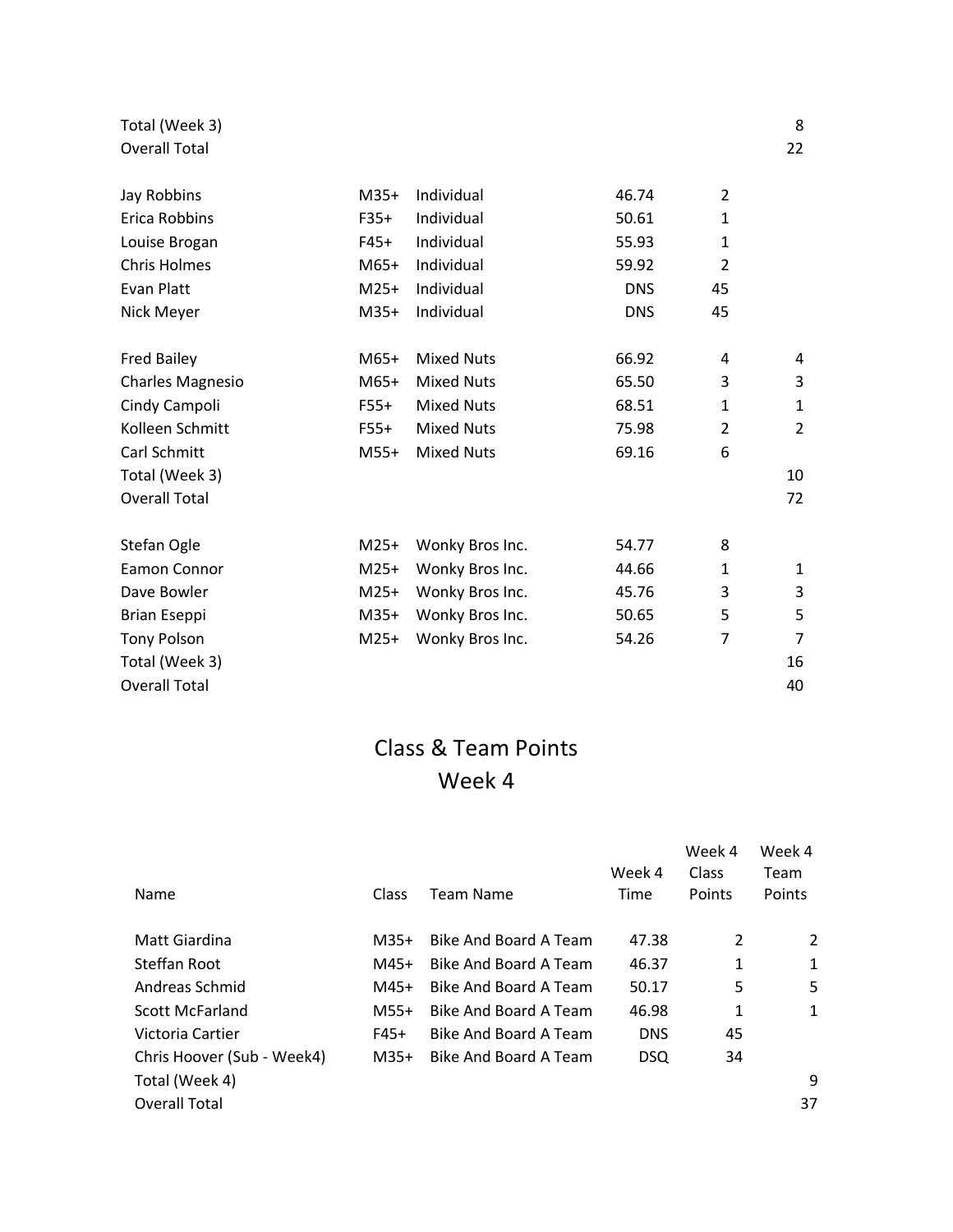| <b>Mario DeRis</b>    | M45+   | <b>Bike And Board B Team</b> | 49.11      | 4              | 4              |
|-----------------------|--------|------------------------------|------------|----------------|----------------|
| Nick Piretti          | $M25+$ | Bike And Board B Team        | <b>DNF</b> | 34             | 34             |
| Iovan DeRis           | $M45+$ | <b>Bike And Board B Team</b> | 50.47      | $\overline{7}$ | $\overline{7}$ |
| Kyle Whalen           | $M35+$ | Bike And Board B Team        | <b>DNS</b> | 45             |                |
| Megan Negrini         | $F35+$ | <b>Bike And Board B Team</b> | 54.82      | $\overline{2}$ | $\overline{2}$ |
| Total (Week 4)        |        |                              |            |                | 47             |
| <b>Overall Total</b>  |        |                              |            |                | 102            |
| Brian Arseneau        | $M35+$ | Born To Ski                  | 48.00      | 3              | 3              |
| Paul Dunham           | $M45+$ | Born To Ski                  | 48.51      | 3              | 3              |
| Scott Raymaakers      | $M55+$ | Born To Ski                  | 48.43      | 2              | $\overline{2}$ |
| Peter Williams        | $M65+$ | Born To Ski                  | 51.41      | $\mathbf{1}$   | $\mathbf{1}$   |
| <b>Tanner Jones</b>   | $M25+$ | Born To Ski                  | 50.27      | 6              |                |
| Total (Week 4)        |        |                              |            |                | 9              |
| <b>Overall Total</b>  |        |                              |            |                | 34             |
| Hayden Kuhn           | $M25+$ | <b>BrewSkis</b>              | <b>DNF</b> | 34             | 34             |
| Ryan Kuhn             | $M25+$ | <b>BrewSkis</b>              | 48.39      | 4              | 4              |
| Chris Koch            | $M25+$ | <b>BrewSkis</b>              | <b>DNS</b> | 45             | 45             |
| Dylan Parmenter       | $M25+$ | <b>BrewSkis</b>              | <b>DNS</b> | 45             | 45             |
| Total (Week 4)        |        |                              |            |                | 128            |
| <b>Overall Total</b>  |        |                              |            |                | 268            |
| Bryan Wespiser        | $M35+$ | E-Rock                       | 47.07      | 1              | 1              |
| <b>Brian Seminara</b> | $M25+$ | E-Rock                       | 48.41      | 5              | 5              |
| Josh Hochberg         | $M35+$ | E-Rock                       | 48.54      | 5              | 5              |
| John Carchedi         | $M25+$ | E-Rock                       | <b>DNF</b> | 34             |                |
| Ben Higa              | $M18+$ | E-Rock                       | 49.29      | $\overline{2}$ | 2              |
| Total (Week 4)        |        |                              |            |                | 13             |
| <b>Overall Total</b>  |        |                              |            |                | 60             |
| Devin Deverry         | $M18+$ | Funskibeer                   | 42.44      | $\mathbf{1}$   | $\mathbf{1}$   |
| Ray Deverry           | $M55+$ | Funskibeer                   | 48.54      | 3              | 3              |
| Les Rozak             | M45+   | Funskibeer                   | 50.43      | 6              |                |
| <b>Frank Krol</b>     | $M45+$ | Funskibeer                   | 47.77      | 2              | $\overline{2}$ |
| Glenn Walter          | $M55+$ | Funskibeer                   | 52.53      | 4              | 4              |
| Total (Week 4)        |        |                              |            |                | 10             |
| <b>Overall Total</b>  |        |                              |            |                | 32             |
| Jay Robbins           | $M35+$ | Individual                   | 48.52      | 4              |                |
| Erica Robbins         | $F35+$ | Individual                   | 51.15      | 1              |                |
| Louise Brogan         | $F45+$ | Individual                   | 59.69      | 1              |                |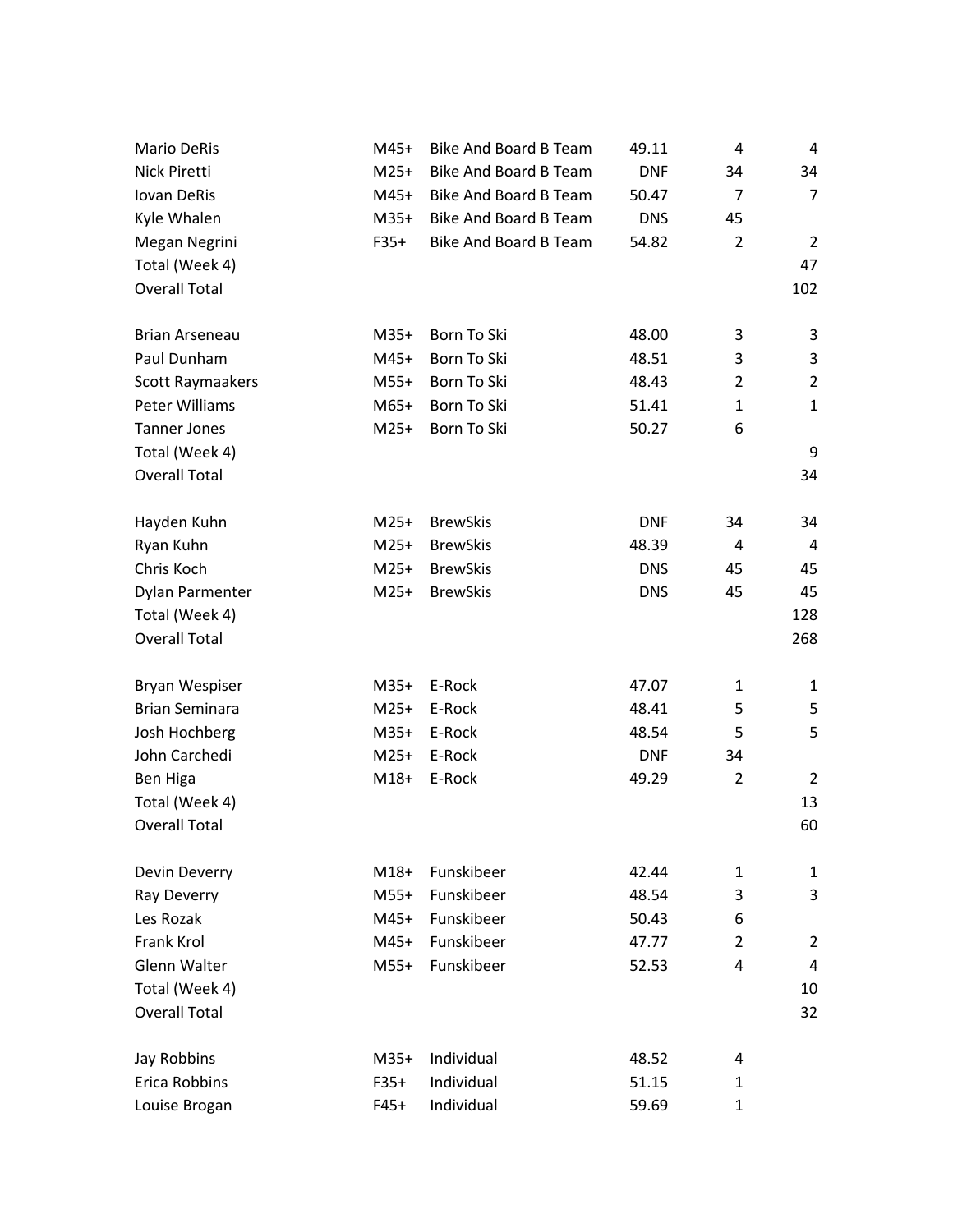| <b>Chris Holmes</b>     | M65+   | Individual        | 59.34      | $\overline{2}$ |                |
|-------------------------|--------|-------------------|------------|----------------|----------------|
| Evan Platt              | $M25+$ | Individual        | <b>DNS</b> | 45             |                |
| Nick Meyer              | $M35+$ | Individual        | <b>DNS</b> | 45             |                |
| <b>Fred Bailey</b>      | M65+   | <b>Mixed Nuts</b> | <b>DSQ</b> | 34             |                |
| <b>Charles Magnesio</b> | $M65+$ | <b>Mixed Nuts</b> | 63.17      | 3              | 3              |
| Cindy Campoli           | $F55+$ | <b>Mixed Nuts</b> | 72.24      | $\mathbf{1}$   | 1              |
| Kolleen Schmitt         | $F55+$ | <b>Mixed Nuts</b> | 75.23      | $\overline{2}$ | $\overline{2}$ |
| Carl Schmitt            | $M55+$ | <b>Mixed Nuts</b> | <b>DNF</b> | 34             | 34             |
| Total (Week 4)          |        |                   |            |                | 40             |
| <b>Overall Total</b>    |        |                   |            |                | 112            |
| Stefan Ogle             | $M25+$ | Wonky Bros Inc.   | 43.19      | $\mathbf{1}$   | 1              |
| Eamon Connor            | $M25+$ | Wonky Bros Inc.   | 45.16      | $\mathcal{P}$  | $\overline{2}$ |
| Dave Bowler             | $M25+$ | Wonky Bros Inc.   | 47.29      | 3              | 3              |
| <b>Brian Eseppi</b>     | $M35+$ | Wonky Bros Inc.   | 51.20      | 6              | 6              |
| <b>Tony Polson</b>      | $M25+$ | Wonky Bros Inc.   | <b>DSQ</b> | 34             |                |
| Total (Week 4)          |        |                   |            |                | 12             |
| <b>Overall Total</b>    |        |                   |            |                | 52             |
|                         |        |                   |            |                |                |

|              |                       |            | Week 5         | Week 5 |
|--------------|-----------------------|------------|----------------|--------|
|              |                       | Week5      | Class          | Team   |
| <b>Class</b> | <b>Team Name</b>      | Time       | Points         | Points |
| $M35+$       | Bike And Board A Team | 47.83      | 3              | 3      |
| $M45+$       | Bike And Board A Team | 47.21      | 1              | 1      |
| $M45+$       | Bike And Board A Team | 51.35      | 5              | 5      |
| $M55+$       | Bike And Board A Team | 48.34      | 2              | 2      |
| F45+         | Bike And Board A Team | <b>DNS</b> | 45             |        |
| $M35+$       | Bike And Board A Team | 57.11      | 6              |        |
|              |                       |            |                | 11     |
|              |                       |            |                | 48     |
| $M45+$       | Bike And Board B Team | 76.29      | 6              | 6      |
| $M25+$       | Bike And Board B Team | 53.08      | 8              | 8      |
| $M45+$       | Bike And Board B Team | <b>DNF</b> | 38             | 38     |
| $M35+$       | Bike And Board B Team | <b>DNS</b> | 45             |        |
| $F35+$       | Bike And Board B Team | 55.09      | $\overline{2}$ | 2      |
|              |                       |            |                |        |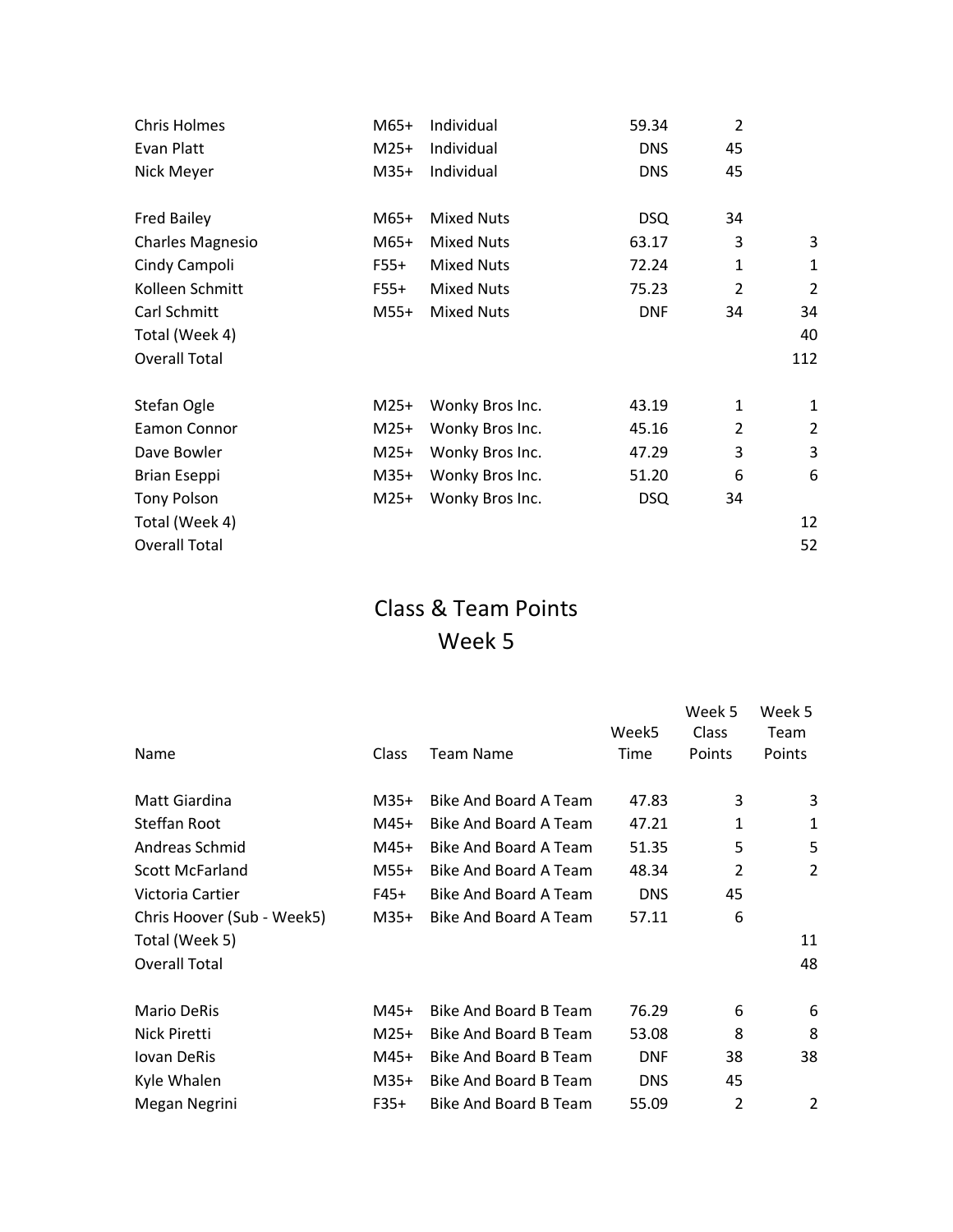| Total (Week 5)                 |        |                   |            |                | 54             |
|--------------------------------|--------|-------------------|------------|----------------|----------------|
| <b>Overall Total</b>           |        |                   |            |                | 156            |
|                                |        |                   |            |                |                |
| <b>Brian Arseneau</b>          | $M35+$ | Born To Ski       | 47.82      | $\overline{2}$ | $\overline{2}$ |
| Paul Dunham                    | $M45+$ | Born To Ski       | 48.61      | 3              | 3              |
| Scott Raymaakers               | $M55+$ | Born To Ski       | 48.79      | 3              | 3              |
| Peter Williams                 | M65+   | Born To Ski       | 52.01      | 1              | $\mathbf{1}$   |
| <b>Tanner Jones</b>            | $M25+$ | Born To Ski       | 51.40      | 6              |                |
| Total (Week 5)                 |        |                   |            |                | 9              |
| <b>Overall Total</b>           |        |                   |            |                | 43             |
|                                |        |                   |            |                |                |
| Hayden Kuhn                    | $M25+$ | <b>BrewSkis</b>   | 59.74      | 10             | 10             |
| Ryan Kuhn                      | $M25+$ | <b>BrewSkis</b>   | 51.52      | $\overline{7}$ | 7              |
| Chris Koch                     | $M25+$ | <b>BrewSkis</b>   | <b>DNS</b> | 45             | 45             |
| Dylan Parmenter                | $M25+$ | <b>BrewSkis</b>   | <b>DNS</b> | 45             | 45             |
| Total (Week 5)                 |        |                   |            |                | 107            |
| <b>Overall Total</b>           |        |                   |            |                | 375            |
| Bryan Wespiser                 | $M35+$ | E-Rock            | 46.98      | 1              | $\mathbf{1}$   |
| <b>Brian Seminara</b>          | $M25+$ | E-Rock            | 49.00      | 4              |                |
|                                | $M35+$ | E-Rock            | 48.61      | 5              | 4<br>5         |
| Josh Hochberg<br>John Carchedi | $M25+$ | E-Rock            |            |                |                |
|                                |        |                   | 49.89      | 5              |                |
| Ben Higa                       | $M18+$ | E-Rock            | 50.97      | $\overline{2}$ | $\overline{2}$ |
| Total (Week 5)                 |        |                   |            |                | 12             |
| <b>Overall Total</b>           |        |                   |            |                | 72             |
| Devin Deverry                  | $M18+$ | Funskibeer        | 41.82      | 1              | 1              |
| Ray Deverry                    | $M55+$ | Funskibeer        | 48.15      | 1              | $\mathbf{1}$   |
| Les Rozak                      | $M45+$ | Funskibeer        | 47.30      | 2              | $\overline{2}$ |
| Frank Krol                     | $M45+$ | Funskibeer        | 49.46      | 4              | 4              |
| Glenn Walter                   | $M55+$ | Funskibeer        | 52.10      | 4              |                |
| Total (Week 5)                 |        |                   |            |                | 8              |
| <b>Overall Total</b>           |        |                   |            |                | 40             |
|                                |        |                   |            |                |                |
| Jay Robbins                    | $M35+$ | Individual        | 48.49      | 4              |                |
| Erica Robbins                  | $F35+$ | Individual        | 51.96      | 1              |                |
| Louise Brogan                  | $F45+$ | Individual        | 63.78      | 1              |                |
| <b>Chris Holmes</b>            | M65+   | Individual        | 63.95      | $\overline{2}$ |                |
| Evan Platt                     | $M25+$ | Individual        | <b>DNS</b> | 45             |                |
| Nick Meyer                     | $M35+$ | Individual        | <b>DNS</b> | 45             |                |
| <b>Fred Bailey</b>             | M65+   | <b>Mixed Nuts</b> | 70.45      | 4              | 4              |
| <b>Charles Magnesio</b>        | M65+   | <b>Mixed Nuts</b> | 67.23      | 3              | 3              |
|                                |        |                   |            |                |                |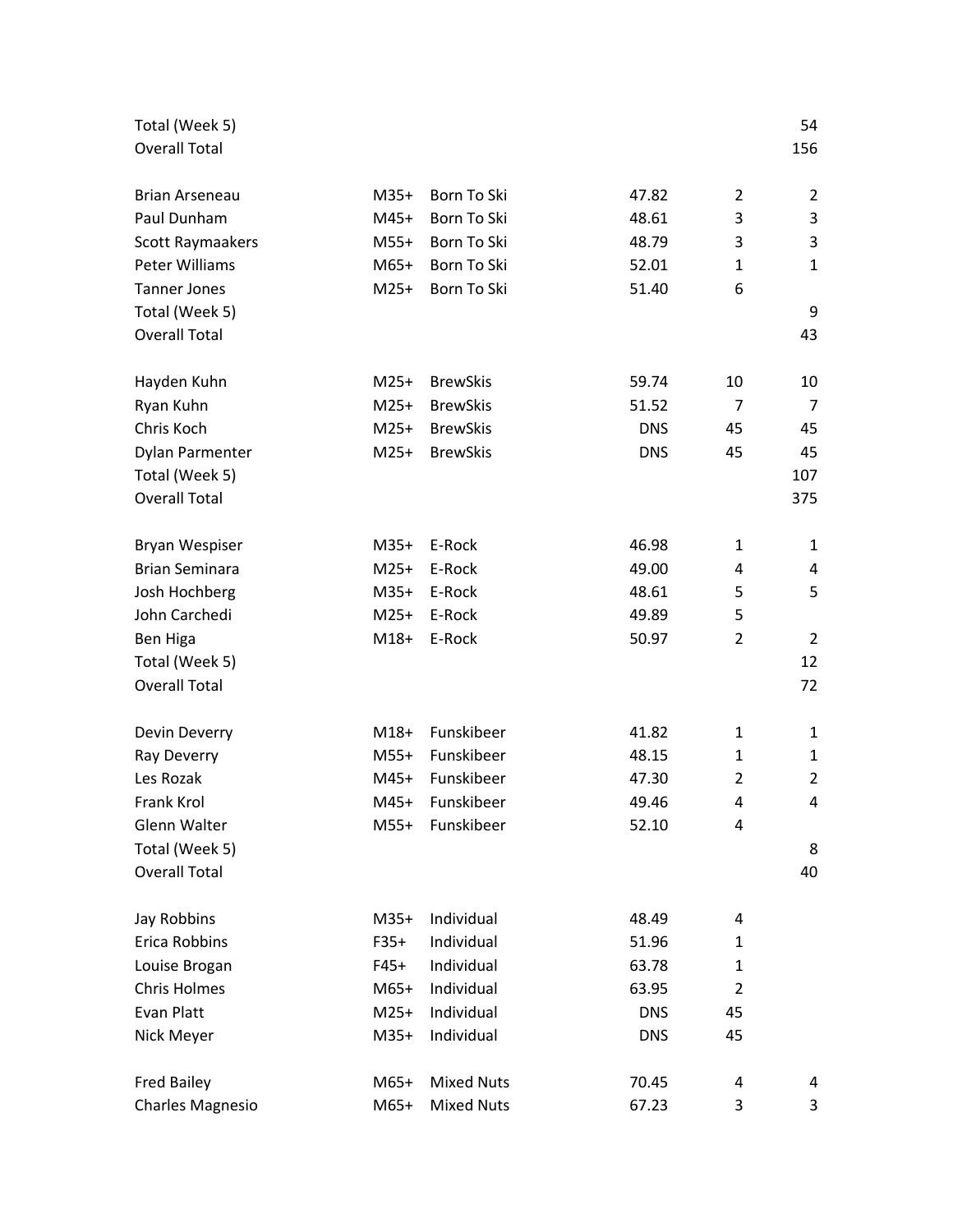| Cindy Campoli       | $F55+$ | <b>Mixed Nuts</b> | 71.20      | 1              | 1              |
|---------------------|--------|-------------------|------------|----------------|----------------|
| Kolleen Schmitt     | $F55+$ | <b>Mixed Nuts</b> | 82.29      | $\overline{2}$ | $\overline{2}$ |
| Carl Schmitt        | $M55+$ | <b>Mixed Nuts</b> | <b>DNF</b> | 38             |                |
| Total (Week 5)      |        |                   |            |                | 10             |
| Overall Total       |        |                   |            |                | 122            |
| Stefan Ogle         | $M25+$ | Wonky Bros Inc.   | 42.80      | 1              | 1              |
| Eamon Connor        | $M25+$ | Wonky Bros Inc.   | 45.89      | $\overline{2}$ | $\overline{2}$ |
| Dave Bowler         | $M25+$ | Wonky Bros Inc.   | 47.47      | 3              | 3              |
| <b>Brian Eseppi</b> | $M35+$ | Wonky Bros Inc.   | 57.14      | 9              | 9              |
| <b>Tony Polson</b>  | $M25+$ | Wonky Bros Inc.   | <b>DNF</b> | 38             |                |
| Total (Week 5)      |        |                   |            |                | 15             |
| Overall Total       |        |                   |            |                | 67             |

|                            |        |                              |            | Week 6         | Week 6 |
|----------------------------|--------|------------------------------|------------|----------------|--------|
|                            |        |                              | Week 6     | Class          | Team   |
| Name                       | Class  | <b>Team Name</b>             | Time       | Points         | Points |
| Steffan Root               | $M45+$ | Bike And Board A Team        | 47.71      | 2              | 2      |
| <b>Scott McFarland</b>     | $M55+$ | Bike And Board A Team        | 48.27      | 1              | 1      |
| Victoria Cartier           | $F45+$ | Bike And Board A Team        | 58.81      | 1              | 1      |
| Andreas Schmid             | $M45+$ | Bike And Board A Team        | 49.64      | 4              | 4      |
| Matt Giardina              | $M35+$ | Bike And Board A Team        | <b>DNS</b> | 45             |        |
| Chris Hoover (Sub - Week6) | $M35+$ | Bike And Board A Team        | <b>DNF</b> | 31             |        |
| Total (Week 6)             |        |                              |            |                | 8      |
| <b>Overall Total</b>       |        |                              |            |                | 56     |
| Megan Negrini              | $F35+$ | Bike And Board B Team        | 58.51      | 1              | 1      |
| Nick Piretti               | $M25+$ | Bike And Board B Team        | 54.11      | 6              | 6      |
| Iovan DeRis                | $M45+$ | Bike And Board B Team        | 51.51      | 6              | 6      |
| <b>Mario DeRis</b>         | $M45+$ | <b>Bike And Board B Team</b> | <b>DNS</b> | 45             | 45     |
| Kyle Whalen                | $M35+$ | <b>Bike And Board B Team</b> | <b>DNS</b> | 45             |        |
| Total (Week 6)             |        |                              |            |                | 58     |
| <b>Overall Total</b>       |        |                              |            |                | 214    |
| Paul Dunham                | $M45+$ | Born To Ski                  | 49.43      | 3              | 3      |
| Brian Arseneau             | $M35+$ | Born To Ski                  | 48.85      | 3              | 3      |
| Scott Raymaakers           | M55+   | Born To Ski                  | 48.42      | $\overline{2}$ | 2      |
| <b>Peter Williams</b>      | $M65+$ | Born To Ski                  | <b>DNS</b> | 45             |        |
| <b>Tanner Jones</b>        | $M25+$ | Born To Ski                  | 53.05      | 5              |        |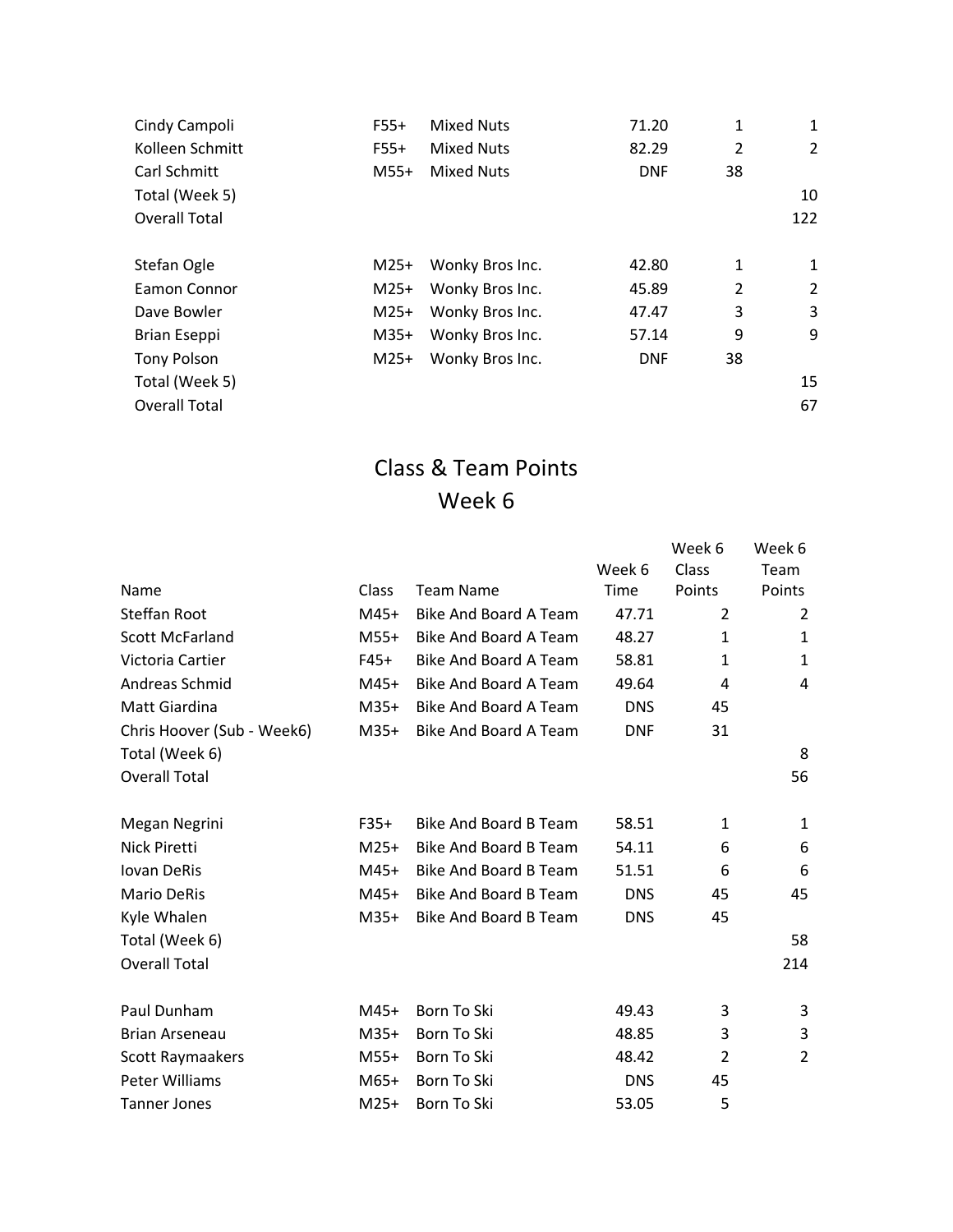| Drew Dunham (Sub - Week6)<br>Total (Week 6)<br><b>Overall Total</b> | $M18+$ | Born to Ski       | 49.06      | $\mathbf 1$    | 1<br>9<br>52   |
|---------------------------------------------------------------------|--------|-------------------|------------|----------------|----------------|
| Hayden Kuhn                                                         | $M25+$ | <b>BrewSkis</b>   | <b>DNS</b> | 45             | 45             |
| Ryan Kuhn                                                           | $M25+$ | <b>BrewSkis</b>   | <b>DNS</b> | 45             | 45             |
| Chris Koch                                                          | $M25+$ | <b>BrewSkis</b>   | <b>DNS</b> | 45             | 45             |
| Dylan Parmenter                                                     | $M25+$ | <b>BrewSkis</b>   | <b>DNS</b> | 45             | 45             |
| Total (Week 6)                                                      |        |                   |            |                | 180            |
| <b>Overall Total</b>                                                |        |                   |            |                | 555            |
| Bryan Wespiser                                                      | $M35+$ | E-Rock            | 47.24      | 1              | 1              |
| Josh Hochberg                                                       | $M35+$ | E-Rock            | 48.76      | $\overline{2}$ | $\overline{2}$ |
| <b>Brian Seminara</b>                                               | $M25+$ | E-Rock            | 49.34      | 3              | 3              |
| John Carchedi                                                       | $M25+$ | E-Rock            | 49.48      | 4              |                |
| Ben Higa                                                            | $M18+$ | E-Rock            | 51.83      | $\overline{2}$ | $\overline{2}$ |
| Total (Week 6)                                                      |        |                   |            |                | 8              |
| <b>Overall Total</b>                                                |        |                   |            |                | 80             |
| Les Rozak                                                           | M45+   | Funskibeer        | 47.69      | $\mathbf{1}$   | 1              |
| Frank Krol                                                          | M45+   | Funskibeer        | 49.83      | 5              | 5              |
| Devin Deverry                                                       | $M18+$ | Funskibeer        | <b>DNS</b> | 45             |                |
| Glenn Walter                                                        | $M55+$ | Funskibeer        | 50.99      | 3              | 3              |
| Ray Deverry                                                         | $M55+$ | Funskibeer        | <b>DNS</b> | 45             |                |
| Andy Lussier (Sub - Week6)                                          | M45+   | Funskibeer        | <b>DNF</b> | 31             |                |
| Loise Brogan (Sub - Week6)                                          | $F45+$ | Funskibeer        | 60.95      | $\overline{2}$ | $\overline{2}$ |
| Total (Week 6)                                                      |        |                   |            |                | 11             |
| <b>Overall Total</b>                                                |        |                   |            |                | 51             |
| Jay Robbins                                                         | $M35+$ | Individual        | <b>DNF</b> | 31             |                |
| Erica Robbins                                                       | $F35+$ | Individual        | <b>DNS</b> | 45             |                |
| Louise Brogan                                                       | $F45+$ | Individual        | 60.95      | $\overline{2}$ |                |
| <b>Chris Holmes</b>                                                 | $M65+$ | Individual        | 61.9       | $\mathbf 1$    |                |
| Evan Platt                                                          | $M25+$ | Individual        | <b>DNS</b> | 45             |                |
| Nick Meyer                                                          | $M35+$ | Individual        | <b>DNS</b> | 45             |                |
| <b>Fred Bailey</b>                                                  | $M65+$ | <b>Mixed Nuts</b> | 70.01      | $\overline{2}$ | $\overline{2}$ |
| <b>Charles Magnesio</b>                                             | $M65+$ | <b>Mixed Nuts</b> | <b>DNS</b> | 45             | 45             |
| Cindy Campoli                                                       | $F55+$ | <b>Mixed Nuts</b> | 70.18      | $\mathbf{1}$   | $\mathbf{1}$   |
| Kolleen Schmitt                                                     | $F55+$ | <b>Mixed Nuts</b> | <b>DNS</b> | 45             |                |
| Carl Schmitt                                                        | $M55+$ | <b>Mixed Nuts</b> | <b>DNS</b> | 45             |                |
| Melissa Yansak (Sub - Week6)<br>Total (Week 6)                      | $F25+$ | <b>Mixed Nuts</b> | 52.79      | $\mathbf{1}$   | 1<br>49        |